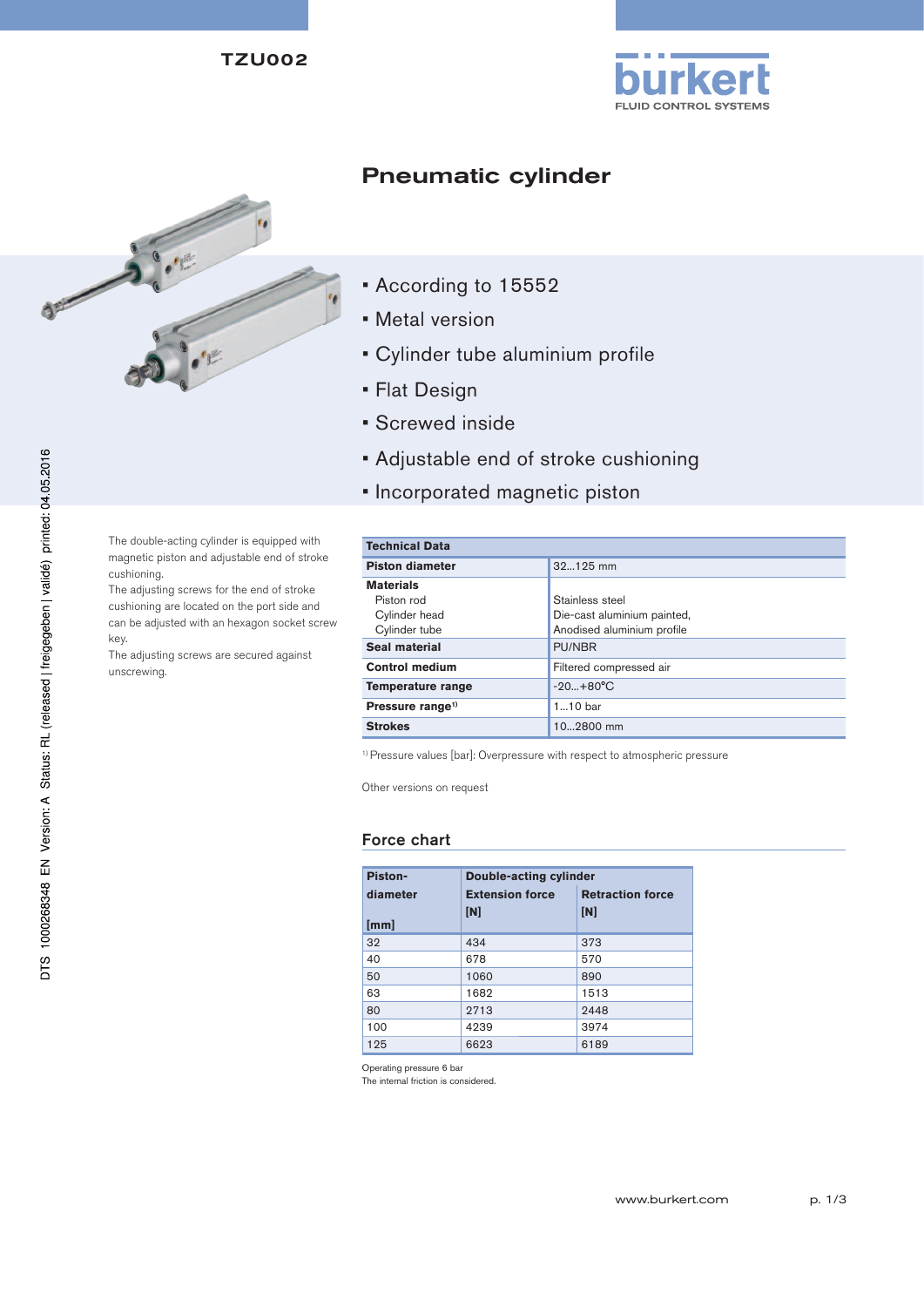#### TZU002

# **burkert**

## Permissible side load (in N) for cylinder TZU002

| Α                         |                    |     |     |     |     |     |     |     |     |     |     |     |
|---------------------------|--------------------|-----|-----|-----|-----|-----|-----|-----|-----|-----|-----|-----|
| <b>Piston</b><br>diameter | Distance A (in mm) |     |     |     |     |     |     |     |     |     |     |     |
| [mm]                      | 25                 | 40  | 50  | 80  | 100 | 125 | 160 | 200 | 250 | 320 | 400 | 500 |
| 32                        | 75                 | 55  | 50  | 40  | 34  | 28  | 23  | 20  | 16  | 12  | 9   | 7   |
| 40                        | 175                | 150 | 130 | 105 | 91  | 78  | 62  | 55  | 45  | 35  | 28  | 21  |
| 50 and 63                 | 220                | 180 | 170 | 130 | 120 | 105 | 90  | 80  | 65  | 52  | 43  | 33  |
| 80 and 100                | 500                | 450 | 400 | 350 | 310 | 270 | 230 | 205 | 180 | 150 | 125 | 100 |
| 125                       | 810                | 710 | 680 | 590 | 520 | 470 | 420 | 390 | 330 | 270 | 230 | 200 |

## Dimension [mm]



|                | <b>Piston diameter</b> |                        |                       |                       |                |                  |                  |
|----------------|------------------------|------------------------|-----------------------|-----------------------|----------------|------------------|------------------|
|                | 32 [mm]                | $40$ [mm]              | 50 [mm]               | 63 [mm]               | 80 [mm]        | $100$ [mm]       | $125$ [mm]       |
| A              | 10                     | 12                     | 14                    | 16                    | 18             | 20               | 25               |
| A1             | 6.5                    | 8                      | 13                    | 14                    | 12             | 14               | 20               |
| A2             | 10                     | 10                     | 10                    | 10                    | 12             | 12               | 10               |
| B              | 30                     | 35                     | 40                    | 45                    | 45             | 55               | 60               |
| C              | 26                     | 30                     | 37                    | 37                    | 46             | 51               | 65               |
| C <sub>1</sub> | 16                     | 20                     | 25                    | 25                    | 33             | 38               | 45               |
| D              | M10 x 1.25             | M <sub>12</sub> x 1.25 | M <sub>16</sub> x 1.5 | M <sub>16</sub> x 1.5 | M20 x 1.5      | M20 x 1.5        | $M27 \times 2$   |
| D <sub>1</sub> | 12                     | 16                     | 20                    | 20                    | 25             | 25               | 32               |
| D <sub>2</sub> | 15                     | 19                     | 19                    | 23                    | 23             | 27               | 27               |
| E              | 32.5                   | 38                     | 46.5                  | 56.5                  | 72             | 89               | 110              |
| E1             | 4                      | 4                      | $\overline{4}$        | $\overline{4}$        | $\overline{4}$ | $\overline{4}$   | 6                |
| F              | 22                     | 24                     | 32                    | 32                    | 40             | 40               | 54               |
| G              | G 1/8                  | G 1/4                  | G 1/4                 | G 3/8                 | G 3/8          | G <sub>1/2</sub> | G <sub>1/2</sub> |
| G <sub>1</sub> | M <sub>6</sub>         | M <sub>6</sub>         | M <sub>8</sub>        | M8                    | M10            | M <sub>10</sub>  | M12              |
| H              | 46                     | 54                     | 64.5                  | 75.5                  | 94             | 111              | 135              |
| L              | 120                    | 135                    | 143                   | 158                   | 174            | 189              | 225              |
| L <sub>0</sub> | 94                     | 105                    | 106                   | 121                   | 128            | 138              | 160              |
| L1             | 74                     | 81                     | 78                    | 89                    | 92             | 98               | 145              |
| M              | 14.5                   | 14.5                   | 17.5                  | 17.5                  | 21.5           | 21.5             | 25.5             |
| N              | 4.5                    | 4.5                    | 5.5                   | 5.5                   | 5.5            | 5.5              | 6.5              |
| P              | 6                      | 6                      | 6                     | 6                     | 10             | 10               | 12               |
| $\Omega$       | 4                      | $\overline{4}$         | 6                     | 6                     | $\overline{7}$ | $\overline{7}$   | 8                |